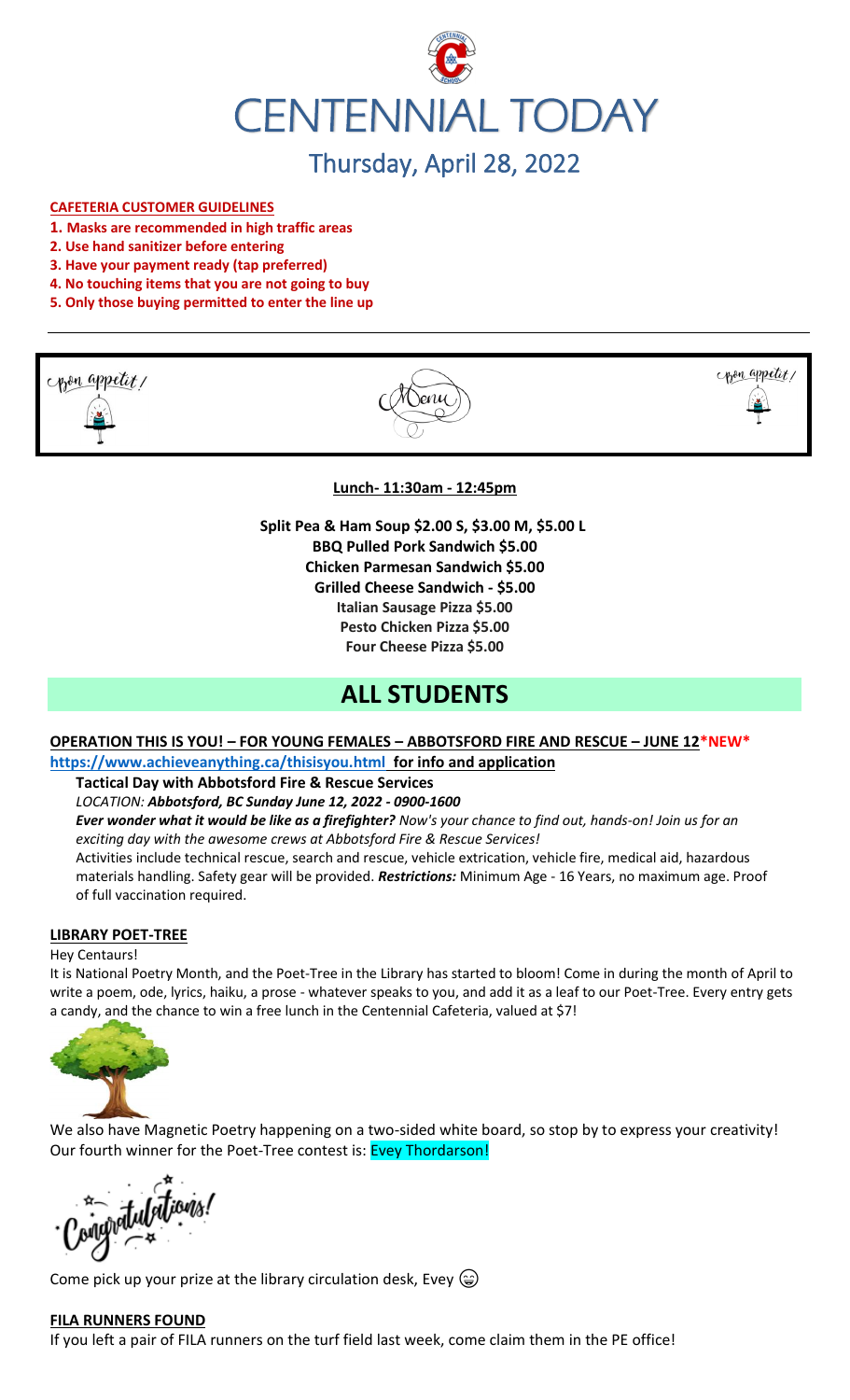## **ENVIRONMENTAL CLUB**

Got any old batteries? From April 20-27, the Environmental club will be keeping a box in the office to collect any old batteries students or faculty may have. The batteries will be tested to ensure they are dead or have more power, and then will be used or recycled appropriately. Come bring in your old batteries!

## **RAMADAN MUBARAK**

"Ramadan Mubarak to all our students and staff celebrating this month! If you'd like to learn more about the holiday, please see the bulletin board outside of the LEC/Skill Development rooms."

## **ECUAD (EMILY CARR UNIVERSITY) SUMMER INSTITUTE FOR TEENS**

[Summer Institute for Teens,](https://www.ecuad.ca/academics/teen-programs/summer-institute-for-teens) a pre-university program for **students ages 16-18** (or who just finished Grade 10) that runs on campus **July 5-30, 2021 (9.00am – 4.00pm, on ECUAD campus)**. Tuition fees apply. This year, we are offering students a choice of 11 studios in a range of disciplines, including Communication Design, UX Design, Creative Coding, Game Design and Filmmaking. Visit the website link for more details.

#### **ATTENTION ALL GRADE 11 ART STUDENTS**

The Emily Carr Headstart Art Program will be offered next year at Gleneagle, but the application process is limited to 18 applicants who submit their completed applications and payment on a first come first served basis. If you are interested in more information, please see Mrs. Castro in the Art Room E121 **Immediately** for an application and information brochure. The course will carry degree credit at Emily Carr and transfer credit to other Fine Art programs. The course is particularly aimed at students considering post-secondary studies in visual art, media art or design. An **Emily Carr instructor** will teach the course on **Tuesday evenings** (6.00pm - 9.00pm) at **Gleneagle Secondary School** (room 107). **The application is due by May 25, 2022,** in order to be considered for the September 2022 intake.

## **INFO SESSIONS FOR GRADE 11'S ONGOING**

Discover a variety of post-secondary programs in BC:<https://www.postsecondarybc.ca/events/>

## **#LOCAL LOVE FUND – ART EXPO – "COMO LAKE" \*NEW\*\*NEW\*\*NEW\***

Are you a creative student who wants to spread love and joy to seniors in our community? Students are invited to participate in a travelling ART EXPO this June.

FREE to participate canvas and supplies will be provided.

Let's go Centaurs! Bring some joy and #locallove to the community! Theme: "*COMO LAKE"*. Submissions will be due May 25<sup>th</sup>. Questions? Emai[l dhealeywright@sd43.bc.ca](mailto:dhealeywright@sd43.bc.ca) or come to the Career Centre.

# **GRADE 12**



**CAREER CENTRE Visit the online Centennial Career Centre Page [HERE](https://www.sd43.bc.ca/school/centennial/ProgramsServices/CareerCentre/experiences/Pages/default.aspx#/=)**



## **@cent43careercentre**

## **MAY SCHOLARSHIP DEADLINES – FIND DETAILS HERE:<https://tinyurl.com/bdfe8k2d>**

MINDSHARE LEARNING TECHNOLOGY AWARD 5/12/2022 INDIGENOUS EDUCATION DEPARTMENT BURSARY applies directly 5/12/2022 COQUITLAM RETIRED TEACHERS' ASSOCIATION 5/12/2022 LOREINE SHANTZ - ALDERSON ELEMENTARY 5/13/2022 PACIFIC LEADERS' SCHOLARSHIP FOR CHILDREN OF PUBLIC SERVANTS 5/13/2022 BCAHA Tribute Fund Bursary 5/15/2022 Shashi Assanand Bursary (female) 5/15/2022 Maillardville Residents' Association Bursary 5/15/2022 BCAHA Bursaries 5/15/2022 Irving K Barber Indigenous Awards Trades and Undergrad 5/16/2022

## **BCIT Featured Programs**

Applications for many full-time programs are still open for Fall 2022. View the complete list of programs by status on the **[Program Availability](https://bcit.us8.list-manage.com/track/click?u=daf05330755626307efc8f07f&id=4d4ed36616&e=b29846f095)** page.

## **BCIT – STEEL AND METAL INFO SESSION VIA ZOOM**

**Info Session Thursday, April 28**: 12:00 – 12:30 **Intro to Steel Trades** – Mike McKoryk – Department Head (**12:00**.noon - 12:05pm)**Ironworker Foundation** – Ryan Downey – Ironworker Faculty (12:05 – 12:15pm)**Metal Fabricator Foundation**– Jeremy Cook – Metal Fabrication Faculty (12:15 – 12:25pm)Wrap up Q&A (12:25 – approx. 12:30pm) Join Zoom Meeting <https://bcit.zoom.us/j/63758463569?pwd=MC9RNGxPSU5OTCtvOUlobkZFTzFTdz09> Password: 339680 Take a virtual tour here: <https://www.bcit.ca/programs/steel-trades/>

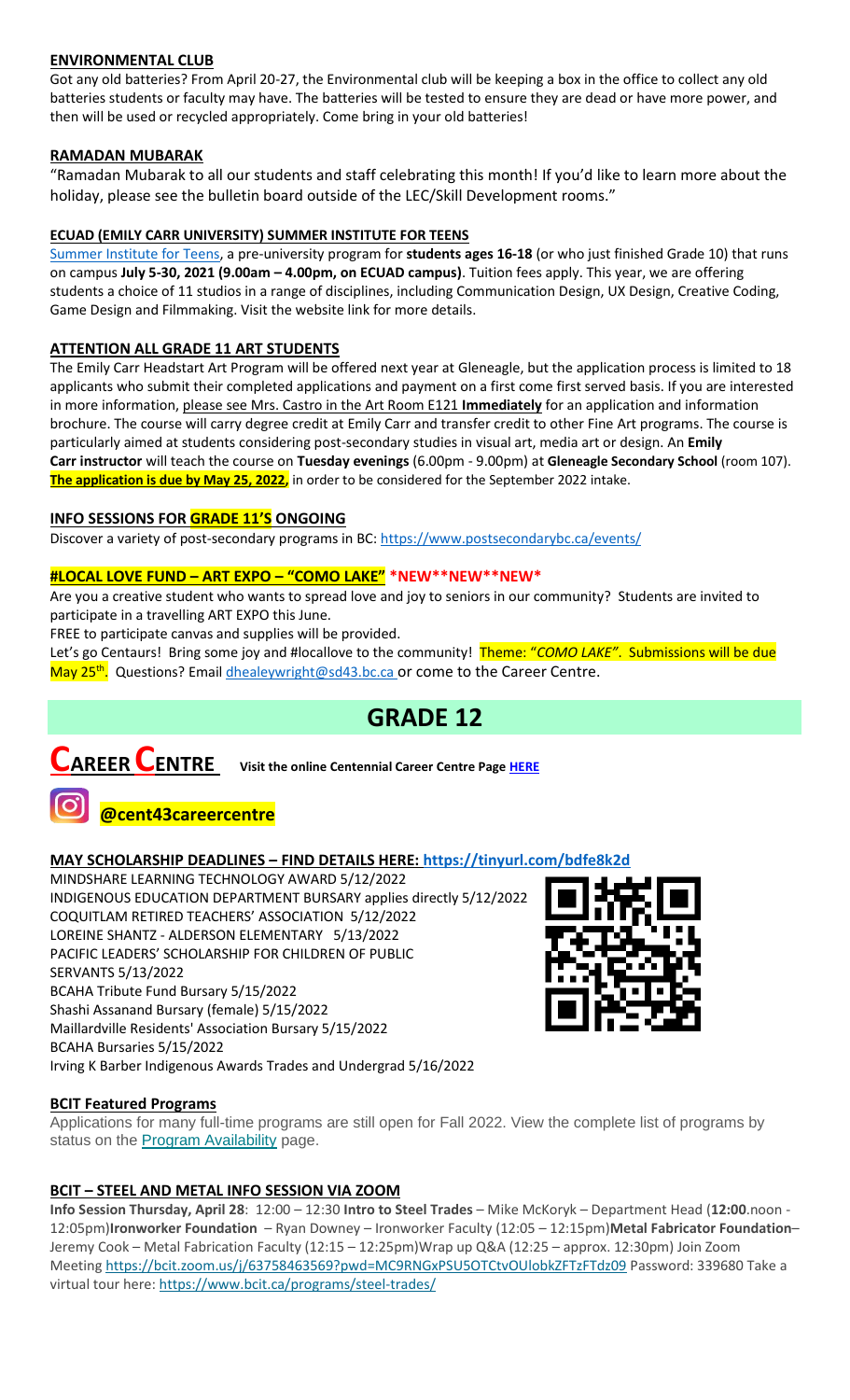## **POCO ARTS EDUCATION BURSARY (RE-POSTED)**

The Arts Education Bursary is intended for a student enrolled at a CRA-recognized post-secondary institution in Canada or internationally in a **formal arts program anywhere in the world.** This can include study in drawing, painting, sculpting, photography, digital art, performance art, dance, music, poetry, prose, theatre, and culinary arts. For complete eligibility criteria and access to the on-line application **due April 30, 2022**, please visit: <https://pocofoundation.com/granting/tsfl-bursary/>

## **UNIVERSITY OF ALBERTA IN PERSON CAMPUS TOURS**

We are very excited to once again offer in-person University of Alberta campus tours starting May 11! Our in-person tours led by UAlberta Ambassadors are the perfect way for your students to get an inside look at our vibrant campus and U of A community. Tours can be booked at [uab.ca/tours](https://mx.technolutions.net/ss/c/gsby7xed_Q9kJKoUKuDGdBFBFhSssENYnEfiUuIzPCfFN0X3A85kPAIgyq7RiYgwd5ks3dapUcNxO2ND8vSVBYrkONj16vS1goC-KNmxqyzPGiP84ZPhBolxXehOVvJJoIydTyO79MzKzKWEvLKFkm_yV9EI63wdit-4TgQQwdxB7q-F7wKO6B1l7qPTTQqEY4-sfMYxk0jPxb8_vnjcU8J1KalNzAYWqvZsue4RhUs/3li/fiXawEMdS5CpVDRHZJ_kGA/h1/NOtRtynrGGfbhYYaY88O-aXOwt_ymLOenqdLtTeBrnQ).

#### **JEAN LUMB FOUNDATION AWARDS**

Up to 10 X \$1000 awards across Canada in 9 categories, each with its own criteria. Chinese Heritage/Canadian citizen. Due May 23 by 9pm. Visi[t https://jeanlumbfoundation.ca/?page\\_id=6749](https://jeanlumbfoundation.ca/?page_id=6749)

New for 2022 **College Award (NEW)** The successful candidate will be enrolled full-time in a college, community college, college of applied arts or applied technology, institute of technology or science, CEGEP in Quebec, or career college, to study for a specific job in an industry, including business, applied arts, computer and mechanical technologies, electronics, health services, human resources, or trades, such as carpentry, electrical or plumbing.

## **UFV – INTERPRET CREATIVE ARTS FESTIVAL**

UFV School of creative arts/Graphic & Digital Design. Friday April 29/22 4pm – 9pm. 33844 King Road. Abbotsford.

#### **VOLUNTEER IN SD43** \* 30 POSITIONS

Coquitlam School District's Summer Learning program is pleased to once again offer a volunteer opportunity for our students. Last year we placed approximately thirty students into SD43 Summer Learning classrooms, a valuable experience for students and teachers! Successful volunteers will be placed in local classrooms and earn necessary volunteer hours as well as a letter of reference.

[https://forms.office.com/Pages/ResponsePage.aspx?id=74xl2ZICUkKZJWRC3iSkS-](https://forms.office.com/Pages/ResponsePage.aspx?id=74xl2ZICUkKZJWRC3iSkS-W45W4oHn9IuQdblaYVE0lUOFk1MFlRTFlWWkhOOVlYNUJCSDQ0SkdFTi4u)[W45W4oHn9IuQdblaYVE0lUOFk1MFlRTFlWWkhOOVlYNUJCSDQ0SkdFTi4u](https://forms.office.com/Pages/ResponsePage.aspx?id=74xl2ZICUkKZJWRC3iSkS-W45W4oHn9IuQdblaYVE0lUOFk1MFlRTFlWWkhOOVlYNUJCSDQ0SkdFTi4u)

#### **SUMMER JOB SEARCH?**

Job Bank - <https://www.jobbank.gc.ca/jobsearch/jobposting/35965594?source=searchresults> Indeed (Coquitlam) <https://ca.indeed.com/jobs?q=summer%20student%202022&l=British%20Columbia&vjk=23313e5494867a53>

## **VOLUNTEER OPPORTUNITES THIS SPRING**

Festivals and events are returning. Volunteers are needed! Career Centre - [Centennial Secondary School](https://www.sd43.bc.ca/school/centennial/ProgramsServices/CareerCentre/experiences/Pages/default.aspx#/=) [\(sd43.bc.ca\)](https://www.sd43.bc.ca/school/centennial/ProgramsServices/CareerCentre/experiences/Pages/default.aspx#/=)

## **KPU NEXT STEPS WORKSHOPS – MAY**

Next Steps Workshop, **May 16th, 3:30pm** Next Steps Workshop, **May 18th, 12 - 12:30,** condensed lunch time power session.

Register for a [Next Steps Workshop](http://crm-link.kpu.ca/c/7/eyJhaSI6MTY0ODQwMjEsImUiOiJkaGVhbGV5d3JpZ2h0QHNkNDMuYmMuY2EiLCJyaSI6ImNvbnRhY3QtNGZkMzgzYmJkZmY3ZWExMWE4MTUwMDBkM2EwYzhjNmQtZDI5MWU3MGZkMWYyNDJlYjk5OGU2OTFmYjc2ZGZmMjMiLCJycSI6IjAyLWIyMjEwMy0zOTg5OTViYTI1NGQ0NDE2YjBlMDQyODJkZjY3MTlhNiIsInBoIjpudWxsLCJtIjpmYWxzZSwidWkiOiIyIiwidW4iOiIiLCJ1IjoiaHR0cHM6Ly93d3cua3B1LmNhL2luZm8tc2Vzc2lvbnMvZnV0dXJlLXN0dWRlbnRzL25leHQtc3RlcHMvbWF5LTIwMjI_X2NsZGVlPVpNTFlTR1BPYXdvdUI0T0xzQnBsUHZFU0g1eUhvbnhCQlpuNFlnYzRINkV6V0ZWOVpLUWpKTmxic0hFM3RVQmImcmVjaXBpZW50aWQ9Y29udGFjdC00ZmQzODNiYmRmZjdlYTExYTgxNTAwMGQzYTBjOGM2ZC1kMjkxZTcwZmQxZjI0MmViOTk4ZTY5MWZiNzZkZmYyMyZlc2lkPTFkZmIzOThiLTRiYmItZWMxMS05ODNmLTAwMjI0ODNjYzE1YSJ9/SBu6RJHIXI6GRb2GoyGQMA)

# **HAVE YOU WON A SCHOLARSHIP?**

Fill out the form at the link or QR code to be added to the commencement programme. [https://forms.office.com/Pages/ResponsePage.aspx?id=74xl2ZICUkKZJWRC3iSkSwuEIlUQFhBOpXf92UwjudZURDgzNlU4](https://forms.office.com/Pages/ResponsePage.aspx?id=74xl2ZICUkKZJWRC3iSkSwuEIlUQFhBOpXf92UwjudZURDgzNlU4NEpMVzRFR0lLV0NaNU1EOVBGWC4u) [NEpMVzRFR0lLV0NaNU1EOVBGWC4u](https://forms.office.com/Pages/ResponsePage.aspx?id=74xl2ZICUkKZJWRC3iSkSwuEIlUQFhBOpXf92UwjudZURDgzNlU4NEpMVzRFR0lLV0NaNU1EOVBGWC4u)



# **SPORTS**

#### **CENTENNIAL TENNIS TEAM\*NEW\***

Congratulations to the Tennis Team on winning their third match of the season and remaining undefeated!!! It was another decisive win besting Riverside 7-4 sets. Great teamwork and sportsmanship all around. Our next game is today (Thursday) at Port Moody Rec Centre vs. Heritage Woods. Early dismissal at 2:40pm. Let's go Centaurs!